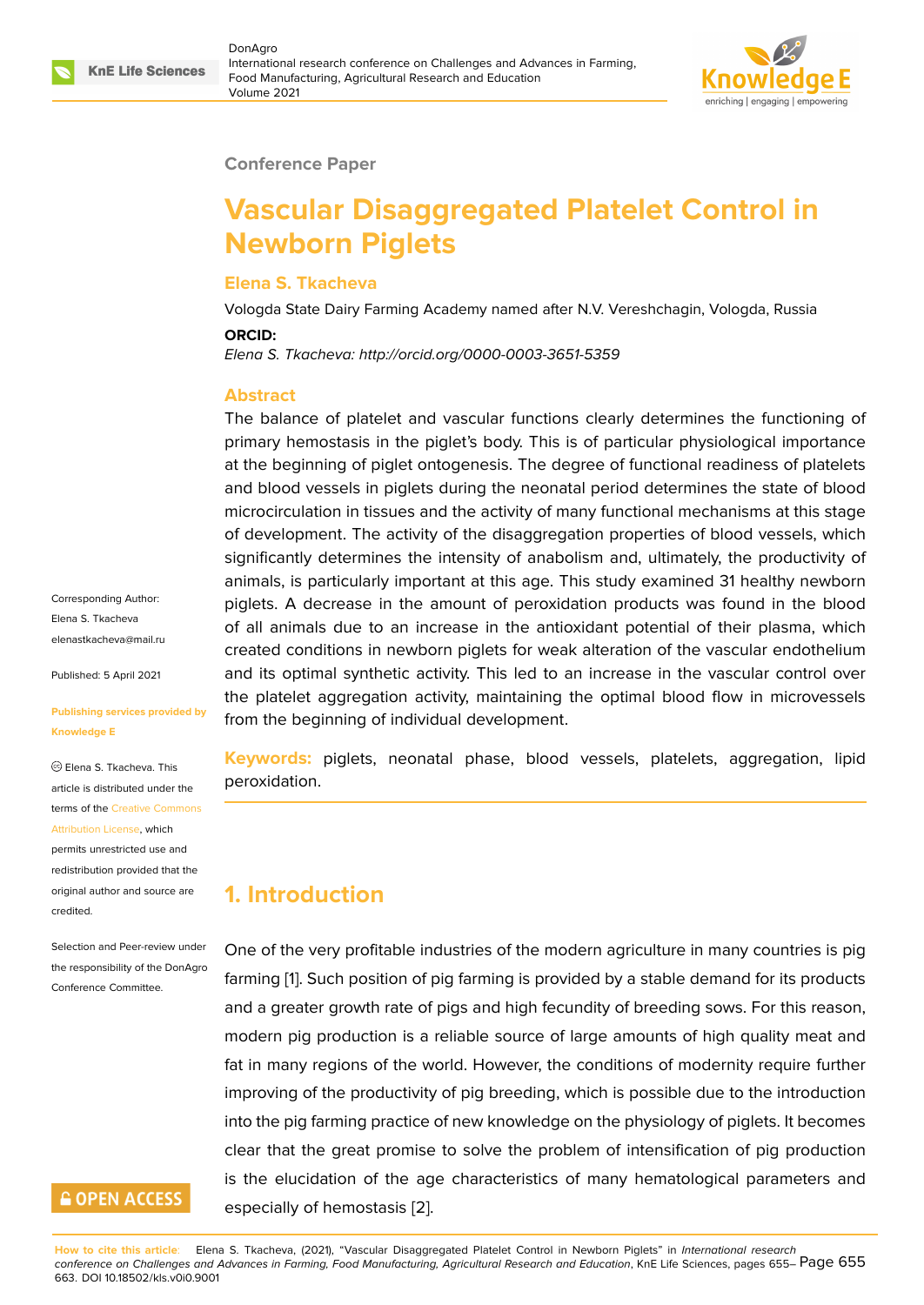It is clear that the functionally important component of the hemostatic system in the body of the pig at any age is disaggregative activity of the blood vessels. The level of severity of the piglets largely controls the intensity of the platelet aggregation, and, consequently, the severity of intraorgan microcirculation [3, 4], which ensures the development of all morphological parameters. Disaggregative properties of the vessels in relation to platelets in the first 5 days of life largely determine anabolism of a newborn piglet, forming conditions for development of piglet's productiv[e p](#page-6-1)[ara](#page-6-2)meters in the future [5]. However, the dynamics of the severity of antiaggregatory properties of vascular walls in piglets during the neonatal is still poorly studied and their quantity manifestation has not been evaluated in relation to platelets. The presence of these gaps in scientific [kn](#page-6-3)owledge prompted the author to conduct this study.

The aim of this work was to investigate the dynamics of disaggregative properties of blood vessels in piglets during the neonatal phase.

## **2. Materials and Methods**

The work was carried out in accordance with the ethical principles established by the European Convention for the Protection of Vertebrates Used for Experimental and Other Scientific Purposes (adopted in Strasbourg on March 18, 1986 and confirmed in Strasbourg on June 15, 2006).

The study was conducted on healthy newborn piglets belonging to a large white breed with a total of 31 heads. All these animals were examined during the neonatal phase 5 times daily.

In all the piglets taken under observation, the degree of severity of lipid peroxidation in plasma was evaluated by the concentration of acyl hydroperoxides in it using the traditional method and by the level of thiobarbituric acid-active products in it using a kit manufactured by Agat-Med (Russia). In piglets, the antioxidant potential of their blood plasma was recorded [6].

The aggregation activity of platelets in the observed piglets was assessed traditionally by a visual micromethod with the use of ADP (0.5 $\times$ 10<sup>-4</sup> M), collagen (1:2 dilution of the main suspension), [th](#page-6-4)rombin (0.125 u/ml), ristomycin (0.8 mg/ml) and epinephrine (5.0×10<sup>-6</sup> M) in plasma after its standardization by the number of platelets to the level of  $200\times10^9$  platelets/l. To assess the disaggregation properties of blood vessels, the value of the index of antiplatelet activity of the vascular wall was calculated by dividing the duration of antibodies in plasma taken under conditions of venous stasis by the time of the onset of antibodies in plasma taken without it [7].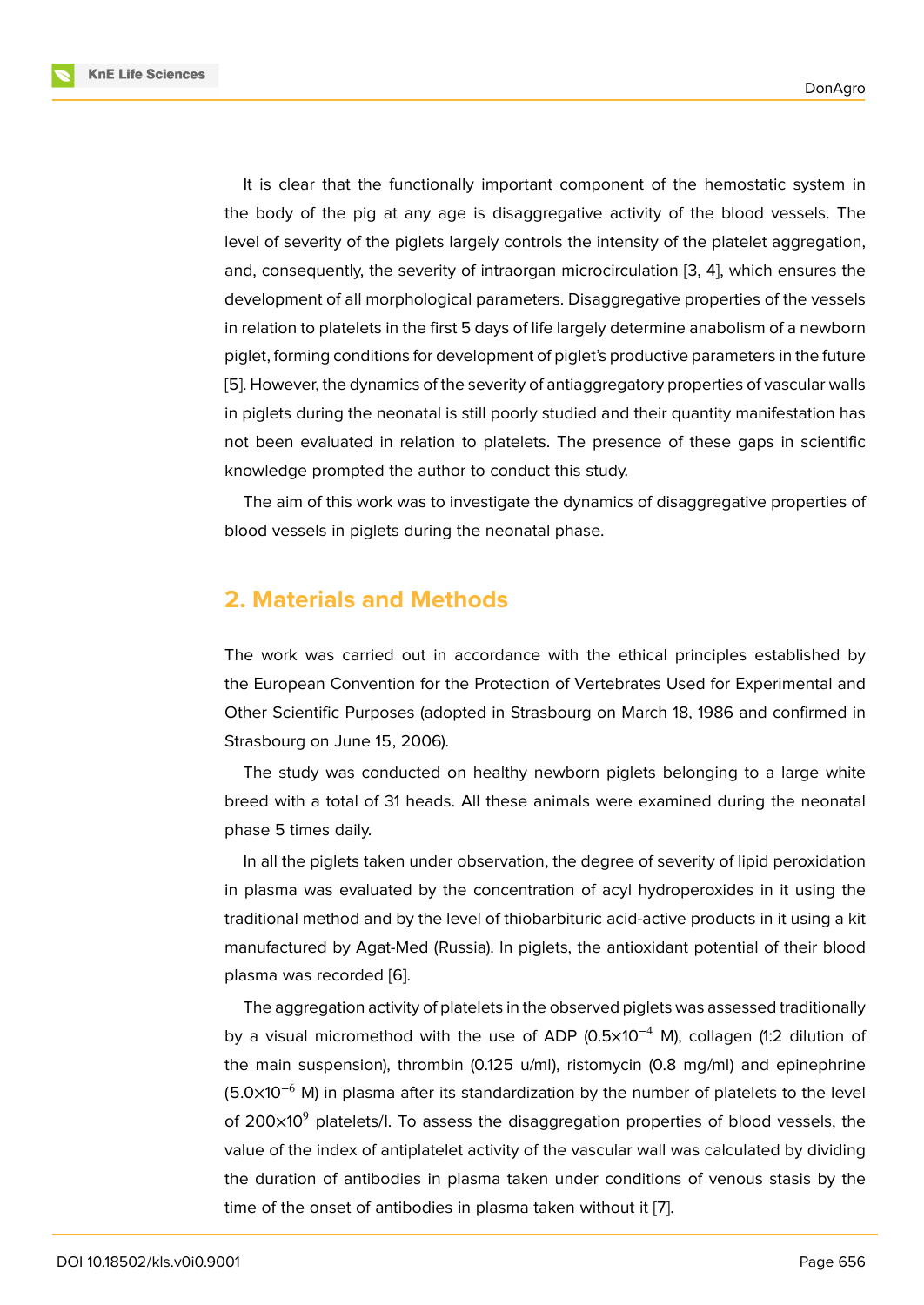The state of the intravascular platelet aggregation was determined using phase contrast microscopy [8]. The obtained research results were processed by student's criterion (td).

#### **3. Results**

During the neonatal period, there was a decrease in the level of primary lipid peroxidation products, acyl hydroperoxides and secondary products of this process, thiobarbituric acid-active compounds, from 1.57 $\pm$ 0.019 D<sub>233</sub>/1ml to 1.47 $\pm$ 0.014 D<sub>233</sub>/1ml and from 3.61 $\pm$ 0.017 µmol/l to 3.42 $\pm$ 0.019 µmol/l, respectively. The found decrease in peroxidation was possible in them due to the increase in the activity of the antioxidant capabilities of their plasma from  $32.3 \pm 0.12\%$  to the level of  $34.3 \pm 0.08\%$ .

In newborn piglets, as the age increases, a gradual acceleration of the platelet aggregation is noted. Earlier, the platelet aggregation developed with collagen (table 1). A little later, the platelet aggregation occurred under the influence of ADP, ristomycin and  ${\sf H_2O_2}.$  The aggregation process with thrombin and adrenaline occurred even later, also gradually accelerating during the observation (p<0.05).

For piglets during the neonatal phase, there was a tendency toward an increase in the index of antiaggregatory activity of the vascular wall in relation to all the inductors used in the work (table 1).

The index of anti-aggregation activity of the vascular wall with respect to adrenaline in view of the maximum inhibition of the platelet aggregation, caused by this inducer in plasma obtained under conditions of venous occlusion, was of the greatest importance. The indices of the antiplatelet activity of the vascular wall against  $H_2O_2$  and thrombin were slightly lower. They were inferior to the index of anti-aggregation activity of the vascular wall with collagen (increased to  $1.43\pm0.04$ ), with ADP (increased to  $1.48\pm0.05$ ) and with ristomycin (increased to  $1.42\pm0.05$ ).

In the blood of piglets during the neonatal phase, an increase in the number of small and large aggregates was noted by 29.6% and 55.5%, respectively. The number of platelets involved in intravascular aggregates in piglets during the neonatal period increased by 13.6% and reached  $7.5\pm0.13\%$  at the end of the observation (table 1). Thus, during the neonatal phase, piglets tend to increase the disaggregation properties of blood vessels, which is regarded as an important mechanism for maintaining homeostasis at the very beginning of ontogenesis.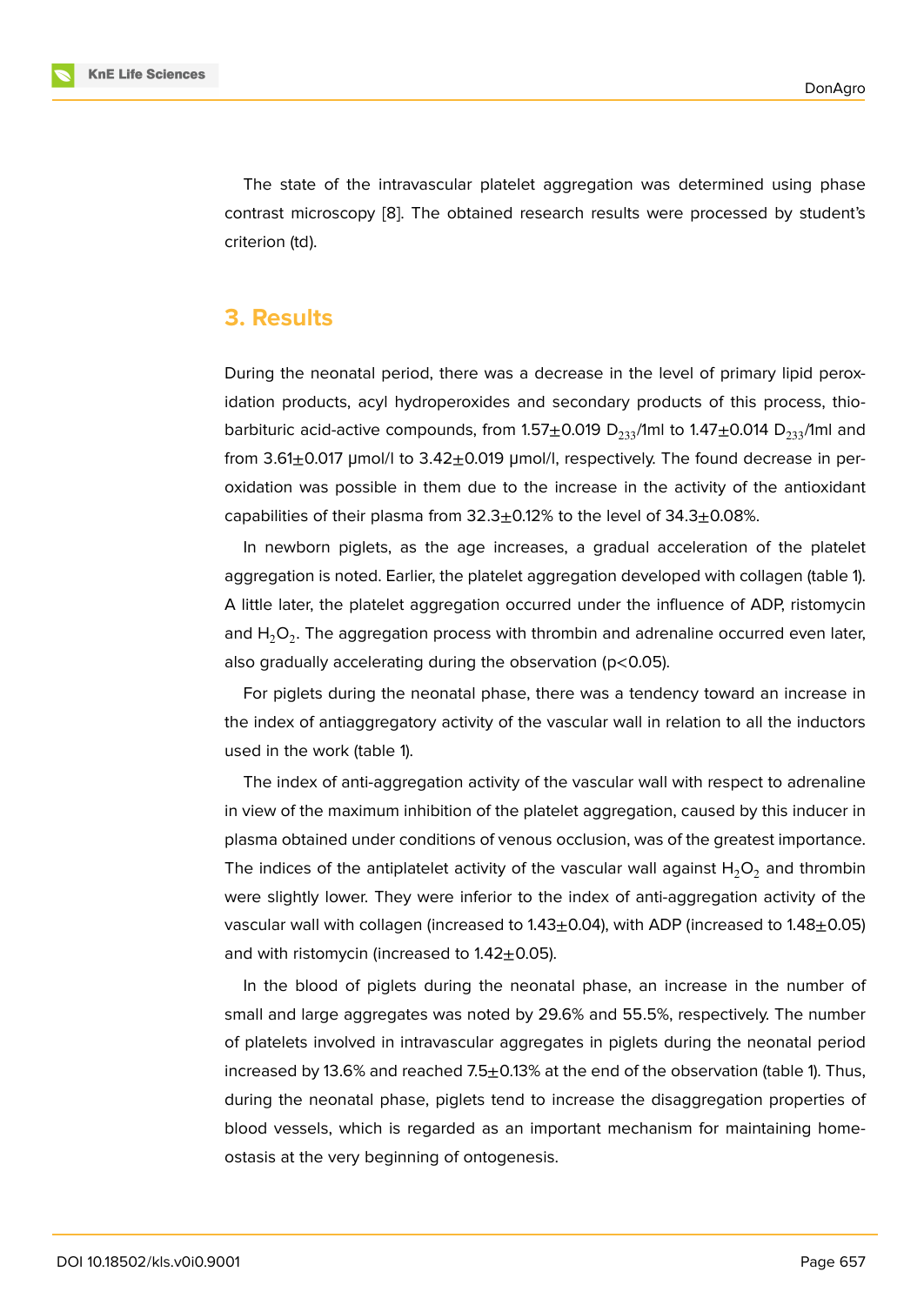### **4. Discussion**

The neonatal phase is the first and very important stage of development in the early ontogenesis of a pig. Throughout it, the adaptation of the animal's organism to the external environment is fixed and its preparation for independent existence is ensured [8]. The development of all organs and systems in strict accordance with the genetic program is intensively going into the neonatal phase [9, 10]. A very important system in this process in the body of the piglet is the hemostasis system. It is connected with [th](#page-6-5)e whole organism through a number of mechanisms and determines the state of the aggregation of blood [12, 13].

The inactive plasma lipid peroxidation detected in piglets during neonatality causes a weak alteration of the surfaces of blood vessels and platelets, which inhibits aggregation processes in primary [hem](#page-6-6)[os](#page-7-0)tasis, ensuring optimal microcirculation in tissues to satisfy all the needs of the body at the very beginning of ontogenesis [14].

Some increase in platelet adhesion in newborn piglets, realized by increasing the collagen receptors (glycoproteins Ia-IIa and VI) on their membranes, was established by the acceleration of antibodies in response to collagen. The incre[ase](#page-7-1)d platelet adhesion of newborn piglets also occurred due to the intensification of the production of von Willebrand factor in the vessels and its active interaction with its receptors - (GPI b) on blood plates [15, 16]. The growing adhesion of platelets was effectively balanced by the growing disaggregation effect on the side of blood vessels growing at this age in piglets [17].

Due to the [sm](#page-7-2)[all](#page-7-3) gain during the phase of neonatal piglets developed in the blood vessels, physiological antiplatelet agents were also supported by the optimum level of attac[hm](#page-7-4)ent to the receptors on the platelets. They are strong promoters of their aggregation, collagen and thrombin, and to provide optimum physiological implications of their effect on platelets: restrained the activity of phospholipase C, enzymes phosphoinositol pathway activation of platelets and the mechanism of phospholyration of proteins of the contractile system [18, 19].

Due to the gradual strengthening of synthesis in the blood vessels of piglets during the observation of prostacyclin and nitric oxide was also restrained gradually increasing effects of the influence of weak in[duc](#page-7-5)[ers](#page-7-6) of the aggregation - ADP and epinephrine on the receptors of the platelets [20, 21]. This was, apparently, by reducing the number and activity of certain platelet glycoproteins, which are receptors to these inducers, and platelet glycoproteins, which are receptors for fibrinogen (GPIIb-IIIа) [22]. The data receptor can be considered as [fun](#page-7-7)c[tio](#page-7-8)nally advantageous, as they are accompanied by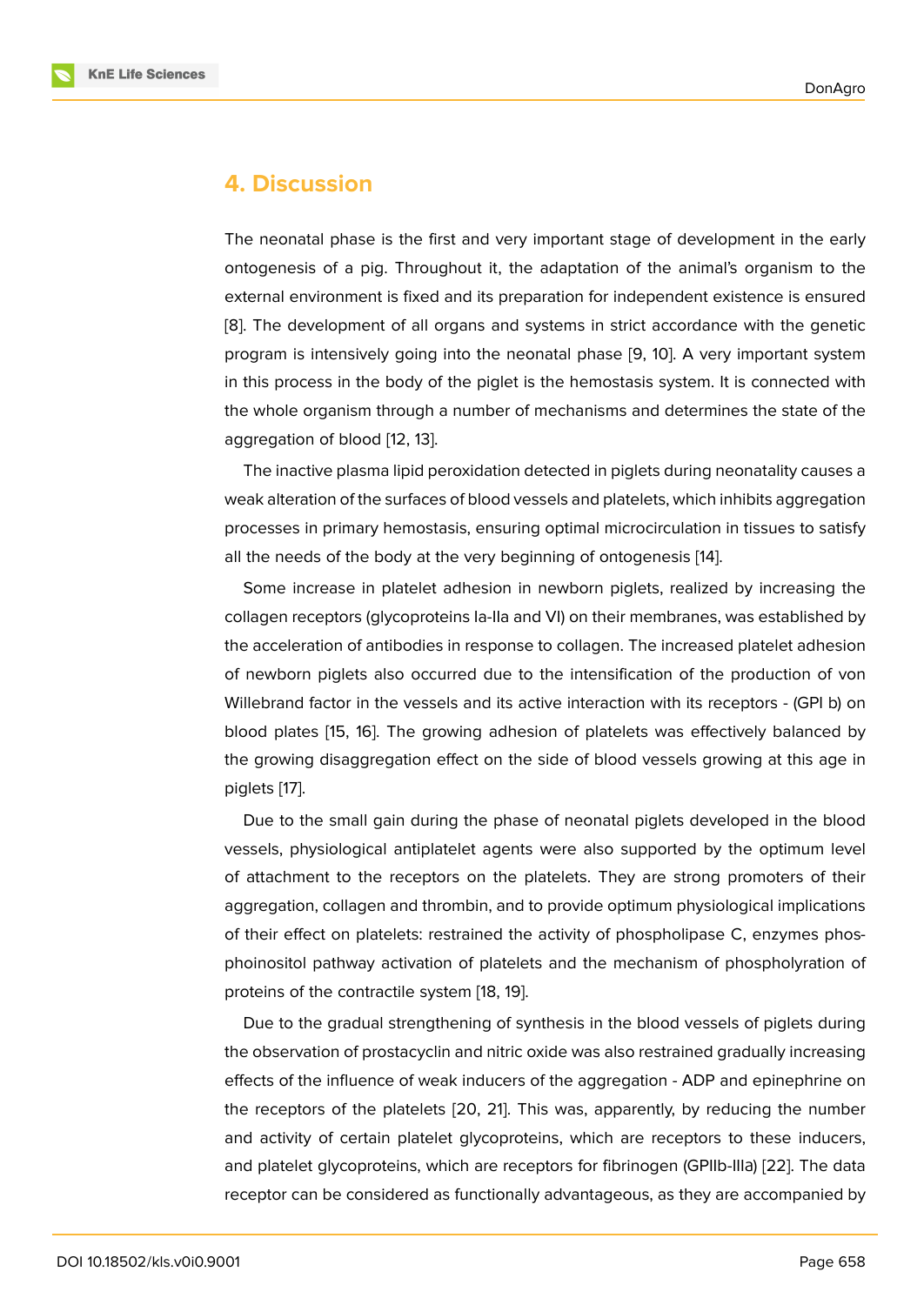| <b>Registered parameters</b>                                                                         | Age of piglets, n=31, M±m |                              |                             |                             |                              |
|------------------------------------------------------------------------------------------------------|---------------------------|------------------------------|-----------------------------|-----------------------------|------------------------------|
|                                                                                                      | 1st day                   | 2nd day                      | 3rd day                     | 4th day                     | 5th day                      |
| Platelet aggregation<br>with ADP, s                                                                  | $45.8 + 0.14$             | $45.2 + 0.16$                | $44.6 + 0.08$               | $43.5 + 0.10$               | $42.2 + 0.09$<br>p<0.05      |
| Vascular wall<br>anti-aggregation index<br>with ADP                                                  | $1.43 + 0.06$             | $1.45 \pm 0.08$              | $1.46 + 0.07$               | $1.47 + 0.04$               | $1.48 + 0.05$                |
| Platelet aggregation<br>with collagen, s                                                             | $36.8 + 0.07$             | $35.4 \pm 0.06$              | $34.0 \pm 0.08$             | $33.6 \pm 0.09$<br>p < 0.05 | $33.0 + 0.12$<br>p < 0.05    |
| Collagen vascular wall<br>anti-aggregation index                                                     | $1.40 + 0.03$             | $1.40 + 0.05$                | $1.41 \pm 0.04$             | $1.42 + 0.03$               | $1.43 + 0.04$                |
| Platelet aggregation<br>with thrombin, s                                                             | $60.5 + 0.12$             | $58.7 + 0.08$                | $56.6 + 0.09$               | $55.2 + 0.08$<br>p < 0.05   | $54.5 \pm 0,17$<br>p < 0.05  |
| Vascular wall<br>antiaggregation index<br>with thrombin                                              | $1.38 + 0.05$             | $1.39 + 0.07$                | $1.41 \pm 0.04$             | $1.42 + 0.03$               | 1.44±0.05                    |
| Platelet aggregation<br>with ristomycin, s                                                           | $47.9 \pm 0.14$           | $46.9 + 0.12$                | $46.5 \pm 0.13$             | $45.2 \pm 0.08$             | $44.6 \pm 0.13$<br>p < 0.05  |
| Vascular wall<br>antiaggregation index<br>with ristomycin                                            | $1.38 + 0.05$             | $1.39 + 0.02$                | $1.40 + 0.06$               | $1.41 \pm 0.04$             | $1.42 + 0.05$                |
| Platelet aggregation<br>with $H_2O_2$ , s                                                            | $48.6 \pm 0.07$           | $47.9 \pm 0.14$              | $46.8 + 0.16$               | $45.5 + 0.13$               | $44.8 + 0.14$<br>p < 0.05    |
| Index of<br>antiaggregatory activity<br>of the vascular wall<br>with $H_2O_2$                        | $1.40 + 0.02$             | $1.42 + 0.07$                | $1.43 + 0.06$               | $1.44 + 0.09$               | $1.45 + 0.06$                |
| Platelet aggregation<br>with adrenaline, s                                                           | $102.7 + 0.18$            | $101.2 \pm 0.22$             | $99.8 + 0.13$               | $98.6 \pm 0.17$             | $97.8 + 0.17$                |
| Adrenaline vascular<br>wall anti-aggregation<br>index                                                | $1.43 + 0.03$             | $1.44 \pm 0.05$              | $1.46 + 0.04$               | $1.47 + 0.06$               | $1.48 + 0.03$                |
| The number of platelets<br>in the aggregates, %                                                      | $6.6 + 0.12$              | $6.7 + 0.10$                 | $6.9 + 0.09$                | $7.0 \pm 0.13$<br>p < 0.05  | $7.5 + 0.13$<br>p < 0.05     |
| The number of small<br>aggregates of 2-3<br>platelets per 100<br>free-lying platelets                | $2.7 + 0.04$              | $2.9 + 0.07$                 | $3.1 + 0.05$<br>p < 0.05    | $3.3 + 0.04$<br>p < 0.01    | $3.5 + 0.06$<br>$p<$ 0.01    |
| The number of medium<br>and large aggregates, 4<br>or more platelets per<br>100 free-lying platelets | $0.09 + 0.007$            | $0.10 \pm 0.007$<br>p < 0.05 | $0.12 \pm 0.07$<br>p < 0.01 | $0.13 \pm 0.08$<br>p<0.01   | $0.14 \pm 0.04$<br>$p<$ 0.01 |

TABLE 1: Indicators of primary hemostasis in newborn piglets

Legend: p - the reliability of the age dynamics of indicators compared with daily age.

the decrease in platelets of newborn piglets' biological possibilities of phospholipase  ${\sf A}_2$ , separating arachidonic acid from their membrane phospholipids [23]. Increase in blood of newborn piglets of antiplatelet agents kept from them the functionality of platelet cyclooxygenase and tromboksancintetaza, thereby minimizing the synthesis of platelet thromboxane and because of this limiting process of the plat[elet](#page-7-9) aggregation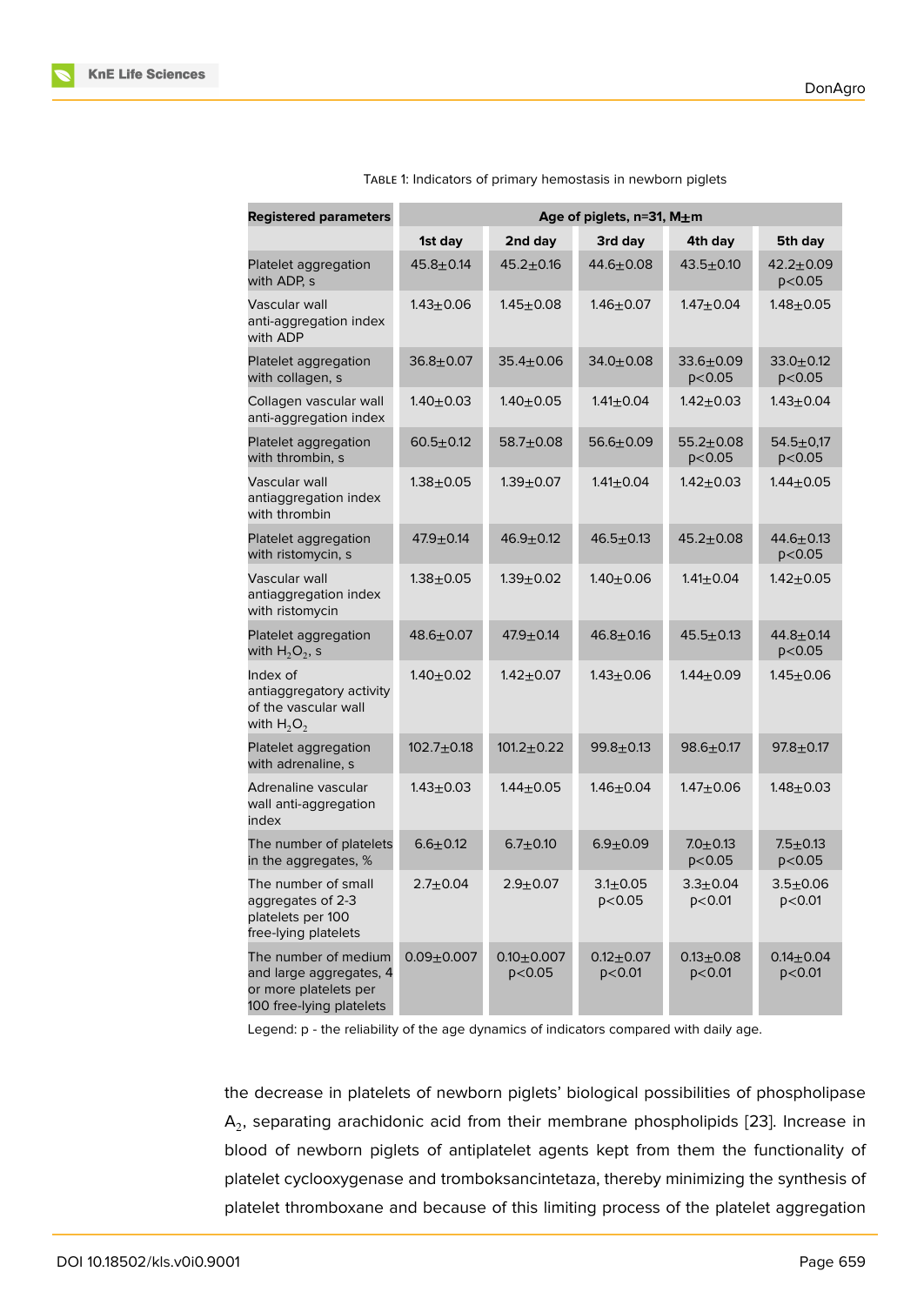[24]. The increase in the platelet aggregation in vitro detected in newborn piglets was confirmed by the obtained information about the growth. They have the intravascular platelet aggregation [25]. Low platelet activity in piglets during the first five days of l[ife](#page-7-10) can be considered as a result of the intensive generation of antiplatelet vascular agents. In addition, it can be seen as a consequence of low expression in the blood of animals of their sube[ndo](#page-8-0)thelial collagen due to the stability of the synthetically active endothelial layer of blood vessels [26].

## **5. Conclusion**

In the study, a low plasma lipid peroxidation activity was found in newborn piglets. This feature of it contributes to high preservation of platelet and vessel structures and to the optimum functioning of the hemostasis system. Adequate inhibition of the platelet aggregation in piglets from the side of the vascular wall ensures optimal functioning of primary hemostasis, which is essential for microcirculation in all their internal organs. For this reason, the sufficient severity of the platelet disaggregation in the neonatal phase largely determines the growth rate of the animal at the beginning of ontogenesis, and, therefore, the conditions for the formation of its productive properties. We can assume that the increase in platelet activity in newborn piglets is functionally fully balanced by the antiaggregatory activity of blood vessels increasing at that age, which forms the optimal hemocirculation in small vessels, and, therefore, the conditions for the sufficiency of anabolism in the growing tissues of the animal.

# **Funding**

The study was conducted entirely at the expense of the authors.

# **Acknowledgement**

The authors would like to thank their colleague for their contribution and support to the research. They are also thankful to all the reviewers who gave their valuable inputs to the manuscript and helped in completing the paper.

# **Conflict of Interest**

The authors have no conflict of interest to declare.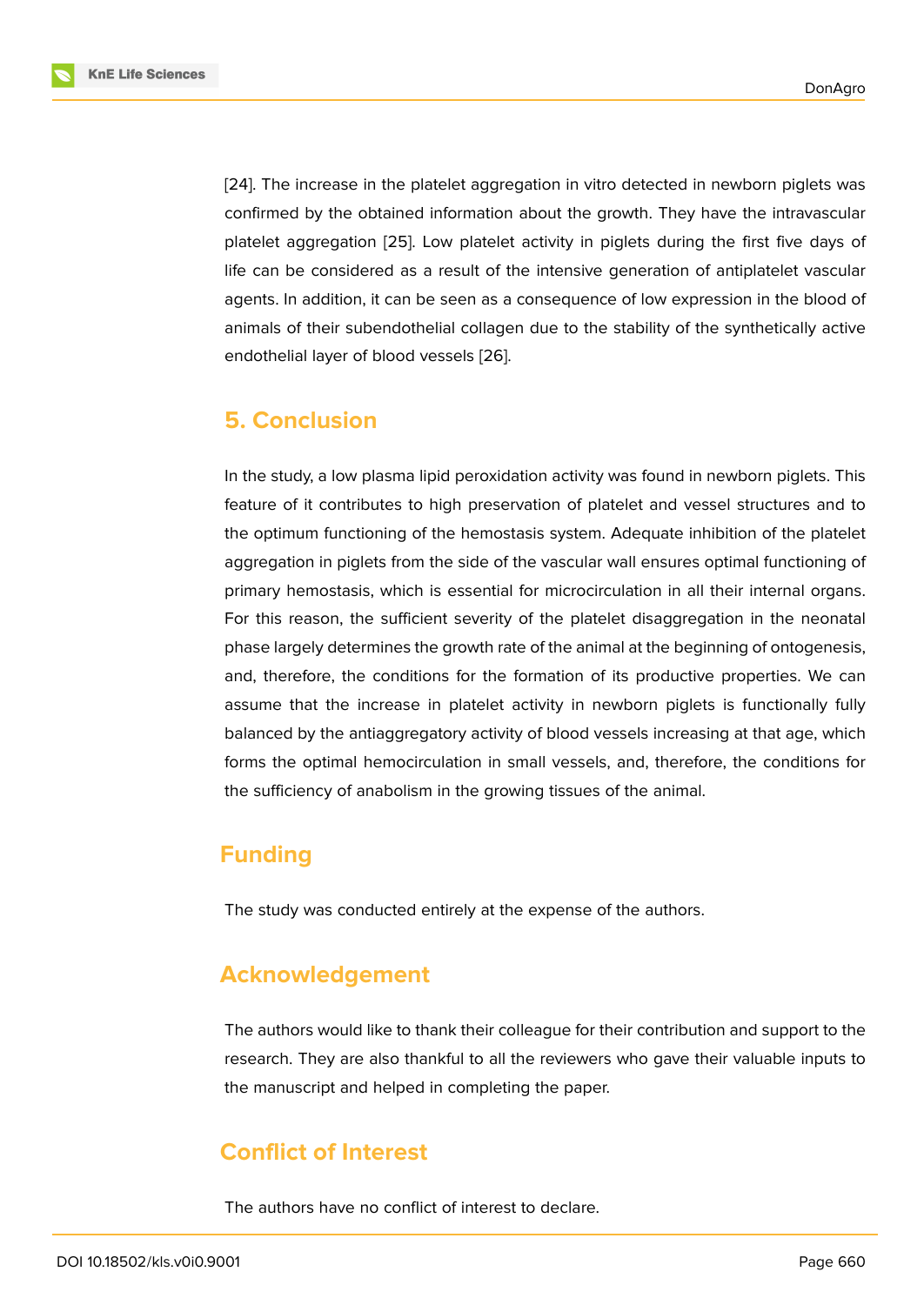

## **References**

- <span id="page-6-0"></span>[1] Maksimov, V. I., *et al*. (2018). Physiological Dynamics of Microrheological Characteristics of Erythrocytes in Piglets during the Phase of Milk Nutrition. *Research Journal of Pharmaceutical, Biological and Chemical Sciences*, vol. 9, issue 5, pp. 454–459.
- [2] Tkacheva, E. S. and Zavalishina, S. Y. (2018). Physiology of Platelet Hemostasis in Piglets during the Phase of Newborns. *Research Journal of Pharmaceutical, Biological and Chemical Sciences*, vol. 9, issue 5, pp. 1912–1918.
- <span id="page-6-1"></span>[3] Zavalishina, S. Y. (2018). Functional Properties of Coagulation Hemostasis in Calves during the Phase of Dairy-Vegetative Nutrition. *Research Journal of Pharmaceutical, Biological and Chemical Sciences*, vol. 9, issue 5, pp. 784–790.
- <span id="page-6-2"></span>[4] Medvedev, I. N. and Kumova, T. A. (2007). Valsartan Effects on Platelet Activity in Patients with Arterial Hypertension and Metabolic Syndrome. *Russian Journal of Cardiology,* vol. 3, pp. 66–69.
- <span id="page-6-3"></span>[5] Mal, G. S., *et al*. (2018). Features of Physical Rehabilitation after Myocardial Infarction. *Research Journal of Pharmaceutical, Biological and Chemical Sciences*, vol. 9, issue 6, pp. 280–285.
- <span id="page-6-4"></span>[6] Barkagan, Z. S. and Momot, A. P. (2008). *Diagnosis and Controlled Therapy of Hemostatic Disorders*. Moscow: Publishing House NEWYAMED, p. 292.
- [7] Medvedev, I. N., *et al*. (2009). Methodology of Blood Rheology Assessment in Various Clinical Situations. *Russian Journal of Cardiology*, vol. 5, pp. 42–45.
- <span id="page-6-5"></span>[8] Korepanova, L. V., Starostina, O. S. and Batanov, S. D. (2015). Blood as an Indicator of the Interior Characteristics of Crossbred Animals. *Zootechny*, vol. 10, pp. 26–28.
- [9] Zavalishina, S. Y. (2018). Functioning of Mechanisms of Hemocoagulation Restriction in Calves at Change of Methods of Nutrition. *Research Journal of Pharmaceutical, Biological and Chemical Sciences*, vol. 9, issue 5, pp. 800–806.
- [10] Zavalishina, S. Y. (2018). Functioning of Platelets in Milk and Vegetable Nutrition Calves. *Research Journal of Pharmaceutical, Biological and Chemical Sciences*, vol. 9, issue 5, pp. 943–949.
- [11] Vorobyeva, N. V. and Medvedev, I. N. (2019). Functional Activity of Platelets in New-Born Calves of Black-Marked Breed. *Bulgarian Journal of Agricultural Science*, vol. 25, issue 3, pp. 570–574.
- <span id="page-6-6"></span>[12] Medvedev, I. N. and Kumova, T. A. (2007). Angiotensin II Receptor Inhibitors: Role and Place in Arterial Hypertension and Metabolic Syndrome Treatment. *Russian Journal of Cardiology*, vol. 5, pp. 97–99.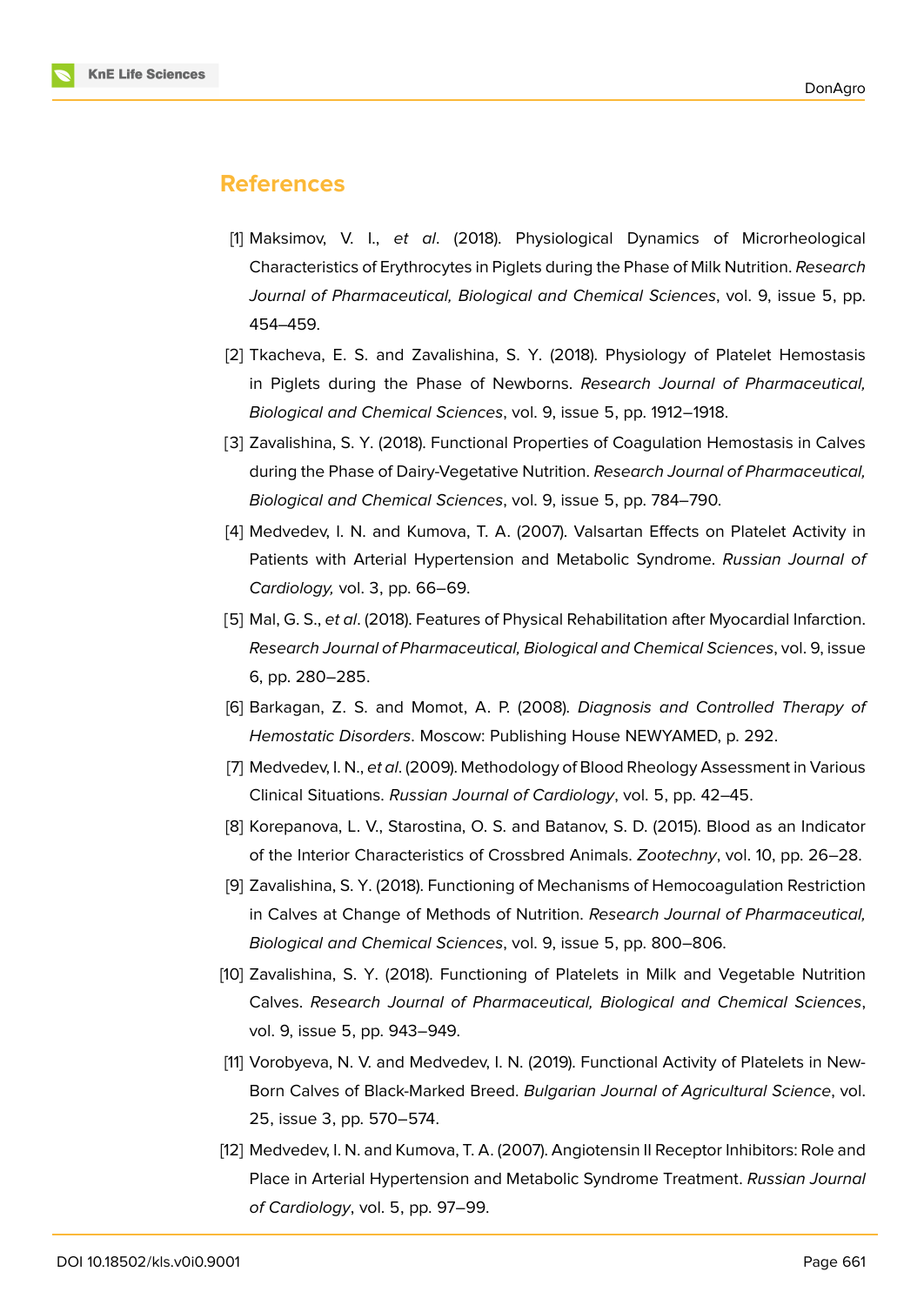

- <span id="page-7-0"></span>[13] Zavalishina, S. Y. (2018). Functional Activity of Plasma Hemostasis in Neonatal Calves with Iron Deficiency, Who Received Ferroglucin and Glycopin. *Research Journal of Pharmaceutical, Biological and Chemical Sciences*, vol. 9, issue 5, pp. 1186–1191.
- <span id="page-7-1"></span>[14] Zavalishina, S. Y. (2018). Functional Properties of Anticoagulation and Fibrinolysis in Calves of Plant Nutrition. *Research Journal of Pharmaceutical, Biological and Chemical Sciences*, vol. 9, issue 5, pp. 1082–1087.
- <span id="page-7-2"></span>[15] Zavalishina, S. Y. (2018). Physiology of Vascular Hemostasis in Newborn Calves. *Research Journal of Pharmaceutical, Biological and Chemical Sciences*, vol. 9, issue 5, pp. 1037–1044.
- <span id="page-7-3"></span>[16] Mal, G. S., *et al*. (2018). Functional Aspects of Body Resistance. *Research Journal of Pharmaceutical, Biological and Chemical Sciences*, vol. 9, issue 6, pp. 60–65.
- <span id="page-7-4"></span>[17] Oshurkova, J. L. and Medvedev, I. N. (2018). Physiological Indicators of Platelets in Ayrshire Calves during the Dairy Feeding Phase. *Research Journal of Pharmaceutical, Biological and Chemical Sciences*, vol. 9, issue 6, pp. 171–176.
- <span id="page-7-5"></span>[18] Vorobyeva, N. V. and Medvedev, I. N. (2018). Physiological Features of Platelet Functioning in Calves of Holstein Breed during the Newborn. *Research Journal of Pharmaceutical, Biological and Chemical Sciences*, vol. 9, issue 6, pp. 129–135.
- <span id="page-7-6"></span>[19] Zavalishina, S. Y. (2018). Functional Properties of Hemocoagulation in Calves of Dairy Nutrition. *Research Journal of Pharmaceutical, Biological and Chemical Sciences,* vol. 9, issue 5, pp. 1016–1022.
- <span id="page-7-7"></span>[20] Oshurkova, J. L. and Medvedev, I. N. (2018). Functional Features of Platelets in Newborn Calves Ayrshire Breed. *Research Journal of Pharmaceutical, Biological and Chemical Sciences*, vol. 9, issue 6, pp. 313–318.
- <span id="page-7-8"></span>[21] Zavalishina, S. Y. (2018). Deficiency of Iron as a Cause of Dysfunction in Calves and Piglets. *Research Journal of Pharmaceutical, Biological and Chemical Sciences*, vol. 9, issue 5, pp. 978–983.
- [22] Glagoleva, T. I. and Medvedev, I. N. (2018). Physiological Features of Antiaggregational Control of Blood Vessels over the Shaped Elements of Blood in Calves at the Onset of Ontogenesis. *Research Journal of Pharmaceutical, Biological and Chemical Sciences*, vol. 9, issue 5, pp. 440–447.
- <span id="page-7-9"></span>[23] Zavalishina, S. Y. (2018). Functional Antiaggregatory Properties of Blood Vessels in Calves during Transition from Dairy to Plant Type of Nutrition. *Research Journal of Pharmaceutical, Biological and Chemical Sciences*, vol. 9, issue 5, pp. 1110–1116.
- <span id="page-7-10"></span>[24] Zavalishina, S. Y. (2018). Physiological Features of Vascular Hemostasis in Calves of Dairy-Vegetative Food. *Research Journal of Pharmaceutical, Biological and Chemical Sciences*, vol. 9, issue 5, pp. 1137–1143.